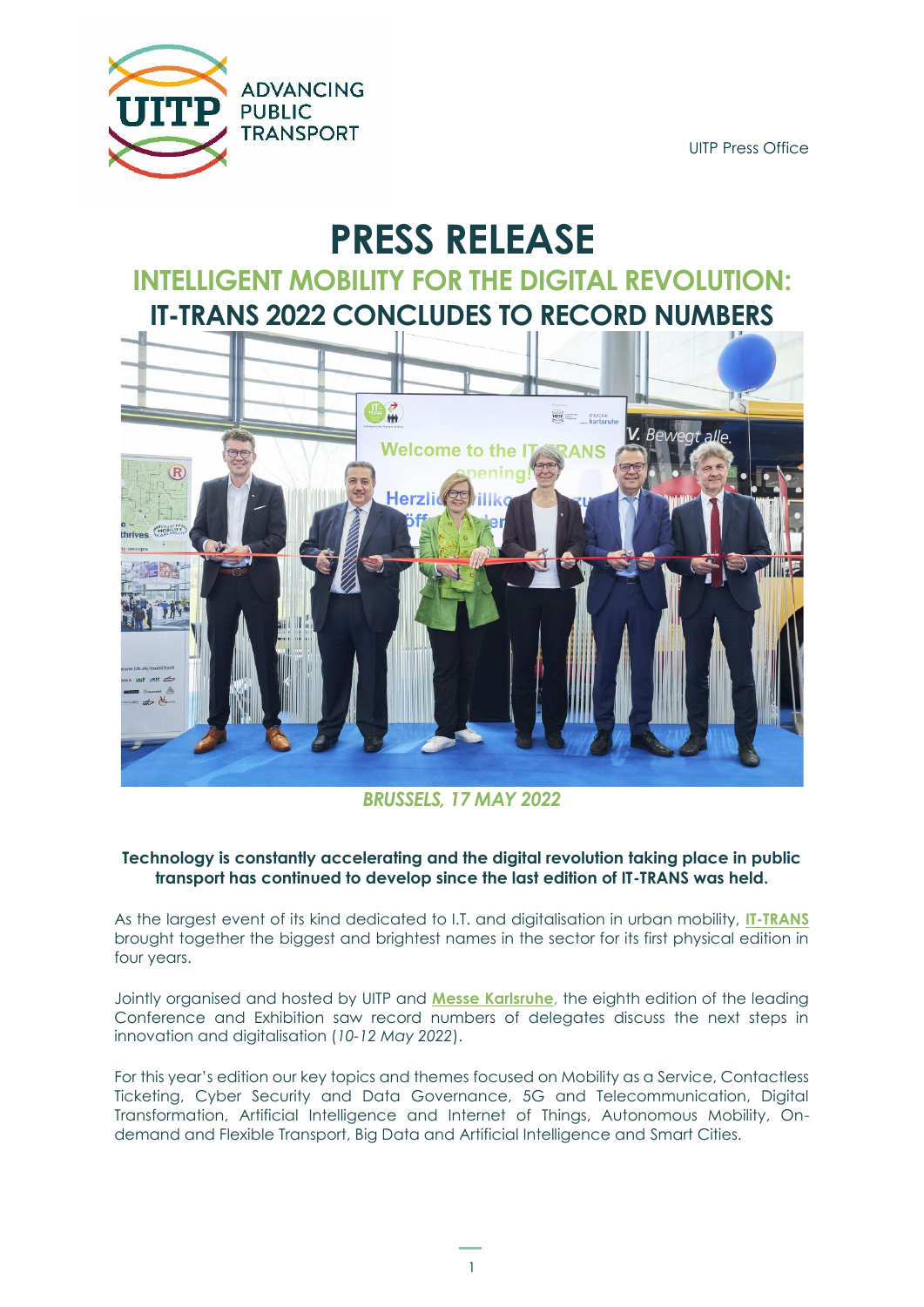Held under these 10 key themes and topics, the 2022 edition broke records as the most successful edition in years, with extra special moments brightening the programme.

# *A record-breaking edition…in statistics and numbers*

# **800 Conference delegates 276 Exhibitors 6500 Exhibition visitors 71 countries part of the three-day event 28,000m2 of Exhibition space –** *doubled from 2018* **58 members of the international media –** *a record IT-TRANS press delegation*

Holding the honour of the official patronage of the German Federal Ministry for Digital Transport and the European Commission, IT-TRANS showed its relevance as the beating heart of the digital trends shaping public transport, with Federal Minister Volker Wissing addressing the audience.

Our Opening Ceremony was given a look into the future with an impressive keynote speech delivered by **[futurist, author, humanist and filmmaker Gerd Leonhard.](https://www.uitp.org/news/futurist-author-humanist-and-filmmaker-its-time-to-talk-tech-with-it-trans-keynote-gerd-leonhard/)** Discussing his viewpoint on humanity and technology, Gerd presented the role of public transport in his vision for the 'The Good Future'.

Head of Metro Kyiv Viktor Braginsky received a standing ovation after delivering his special address, where he informed the audience in person and watching online, of the resilience of the public transport in Ukraine, dedicated to keeping cities and people moving. Secretary General Mohamed Mezghani presented the Ukrainian delegation with UITP membership, acknowledging the key role the metro infrastructure has played in keeping people safe.

*"The challenges urban mobility faces are best met by collaboration and innovation, making IT-TRANS the perfect opportunity to consider what the future of our sector should look like. The record number of participants shows the desire to focus on the intelligent mobility and digital revolution taking place in public transport. It was my pleasure to lead the UITP delegation for the eighth edition of IT-TRANS."*

## **Khalid ALHOGAIL UITP President**

With record-breaking numbers and a sector-leading Conference programme and Exhibition, IT-TRANS 2022 was an edition to remember. The present and the future must be driven by technology...*see you in 2024!*

**Help [Keep Ukraine Moving! With our new member-led initiative](https://www.uitp.org/news/spare-parts-for-ukraine/)**

#### **FOR EDITORS**

**[\(UITP\)](http://www.uitp.org/) The International Association of Public Transport** works to enhance quality of life and economic well-being by supporting and promoting sustainable transport in urban areas worldwide. As a passionate champion of sustainable urban mobility, UITP is internationally recognised for its work to advance the development of this critical policy agenda. With more than **1900 members** in **100 countries**, UITP has a long history to its name, and is the only worldwide